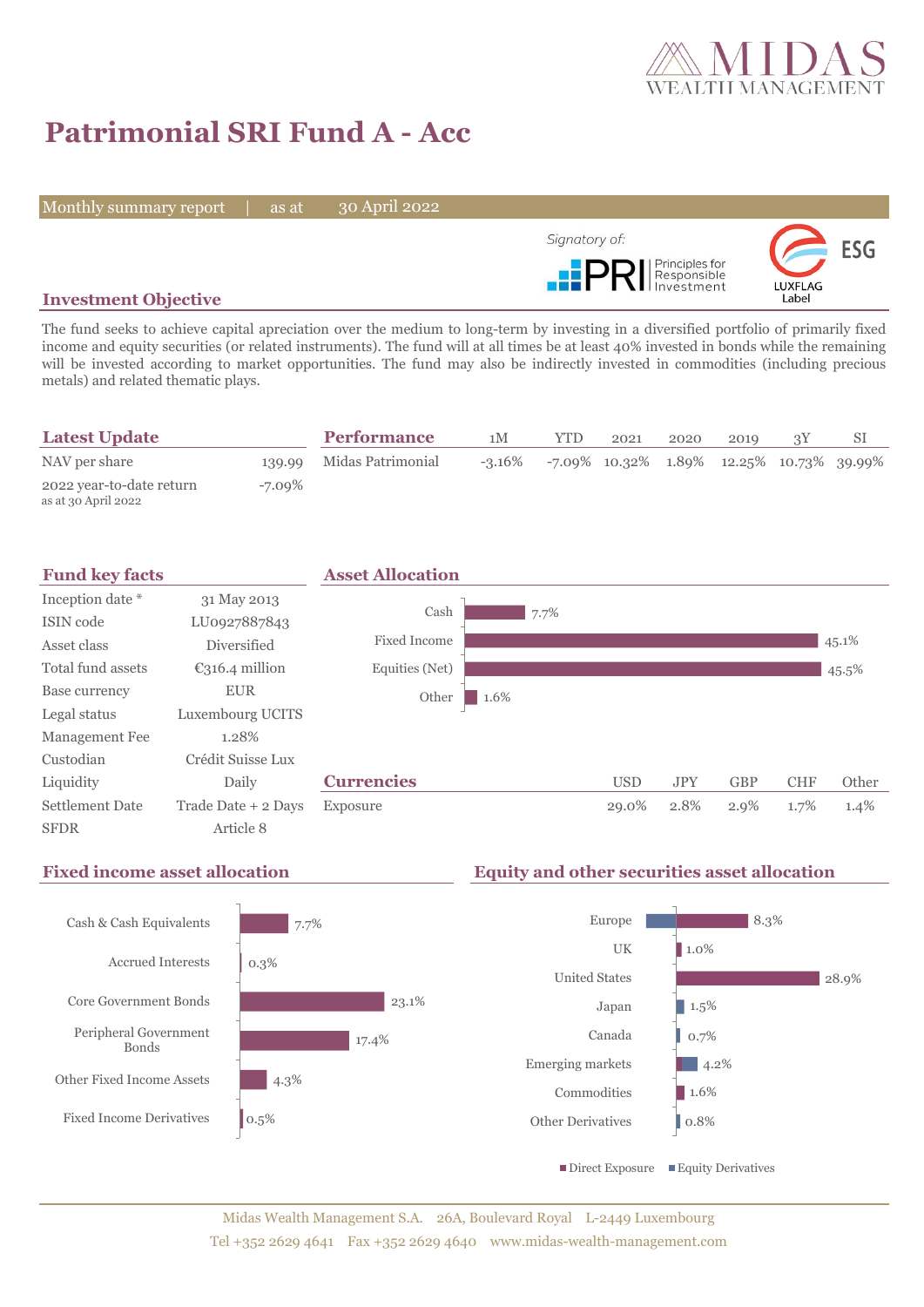

# **Patrimonial SRI Fund A - Acc**

Monthly summary report | as at

30 April 2022

| Top 10 fixed income holdings            | Rating     | Weight  | <b>Fixed income rating breakdown</b> |         |  |
|-----------------------------------------|------------|---------|--------------------------------------|---------|--|
| HELLENIC REPUBLI: GGB 4 3/8 08/01/22    | $BB-$      | 4.5%    |                                      |         |  |
| FRANCE O.A.T.: FRTR 0 1/2 05/25/25      | AA         | $3.9\%$ | AAA                                  | 21.0%   |  |
| BTPS : BTPS $1.07/15/22$                | BBB-       | $3.6\%$ | AA                                   | 18.7%   |  |
| BTPS: BTPS 0.35 02/01/25                | BBB-       | $2.9\%$ | А                                    | $9.0\%$ |  |
| ABSOLUTE SECURED : ABTSEC 4 01/15/25    | <b>NR</b>  | 2.7%    | <b>BBB</b>                           | 28.9%   |  |
| BUNDESSCHATZANW: BKO o 06/16/23         | AAA        | 2.6%    | <b>BB</b>                            | $9.9\%$ |  |
| SPANISH GOV'T: SPGB o 01/31/26          | $BBB+$     | $2.2\%$ | B                                    | $0.0\%$ |  |
| FRANCE O.A.T.: FRTR 0 02/25/24          | <b>NR</b>  | $2.0\%$ | <b>CCC</b>                           | $0.0\%$ |  |
| IRISH GOVT : IRISH 1 05/15/26           | A          | 1.8%    | <b>NR</b>                            |         |  |
| EUROPEAN INVT BK : EIB o $3/8$ o7/16/25 | <b>AAA</b> | 1.6%    |                                      | 12.5%   |  |

| Top 10 equity holdings         | Sector                        | Weight  | Equ |  |
|--------------------------------|-------------------------------|---------|-----|--|
| UNITEDHEALTH GROUP INC         | Health Care                   | 2.7%    |     |  |
| <b>MICROSOFT CORP</b>          | <b>Information Technology</b> | 2.4%    |     |  |
| <b>IOVIA HOLDINGS INC</b>      | Health Care                   | 2.2%    |     |  |
| <b>BROADCOM INC</b>            | <b>Information Technology</b> | 2.2%    |     |  |
| <b>APPLE INC</b>               | <b>Information Technology</b> | $1.9\%$ |     |  |
| AMAZON.COM INC                 | <b>Consumer Discretionary</b> | 1.6%    |     |  |
| <b>FREY</b>                    | Real Estate                   | 1.6%    |     |  |
| <b>SHELL PLC</b>               | Energy                        | $1.5\%$ |     |  |
| <b>JPMORGAN CHASE &amp; CO</b> | Financials                    | $1.5\%$ |     |  |
| <b>BANK OF AMERICA CORP</b>    | Financials                    | 1.4%    |     |  |

## **Top 10 equity holdings** Sector Weight **Equity sector breakdown**

| <b>Consumer Discretionary</b> | 9.3%    |       |
|-------------------------------|---------|-------|
| <b>Consumer Staples</b>       | 6.3%    |       |
| Energy                        | 6.9%    |       |
| Financials                    | 11.8%   |       |
| Health Care                   | 17.2%   |       |
| <b>Information Technology</b> |         | 26.6% |
| Industrials                   | 6.2%    |       |
| Materials                     | 2.9%    |       |
| <b>Communication Services</b> | 7.7%    |       |
| <b>Utilities</b>              | $0.0\%$ |       |
| <b>Real Estate</b>            | $5.0\%$ |       |
|                               |         |       |

# **Thematics breakdown Top other holdings**



| <b>ETFS PHYSICAL GOLD</b>               | 1.6% |
|-----------------------------------------|------|
| SPDR MSCI Europe Financials UCITS ETF   | 1.1% |
| iShares S&P 500 Energy Sector UCITS ETF | 0.5% |

## **ESG Ratings**

Breakdown of holdings (datasource: Thomson Reuters, ISS)